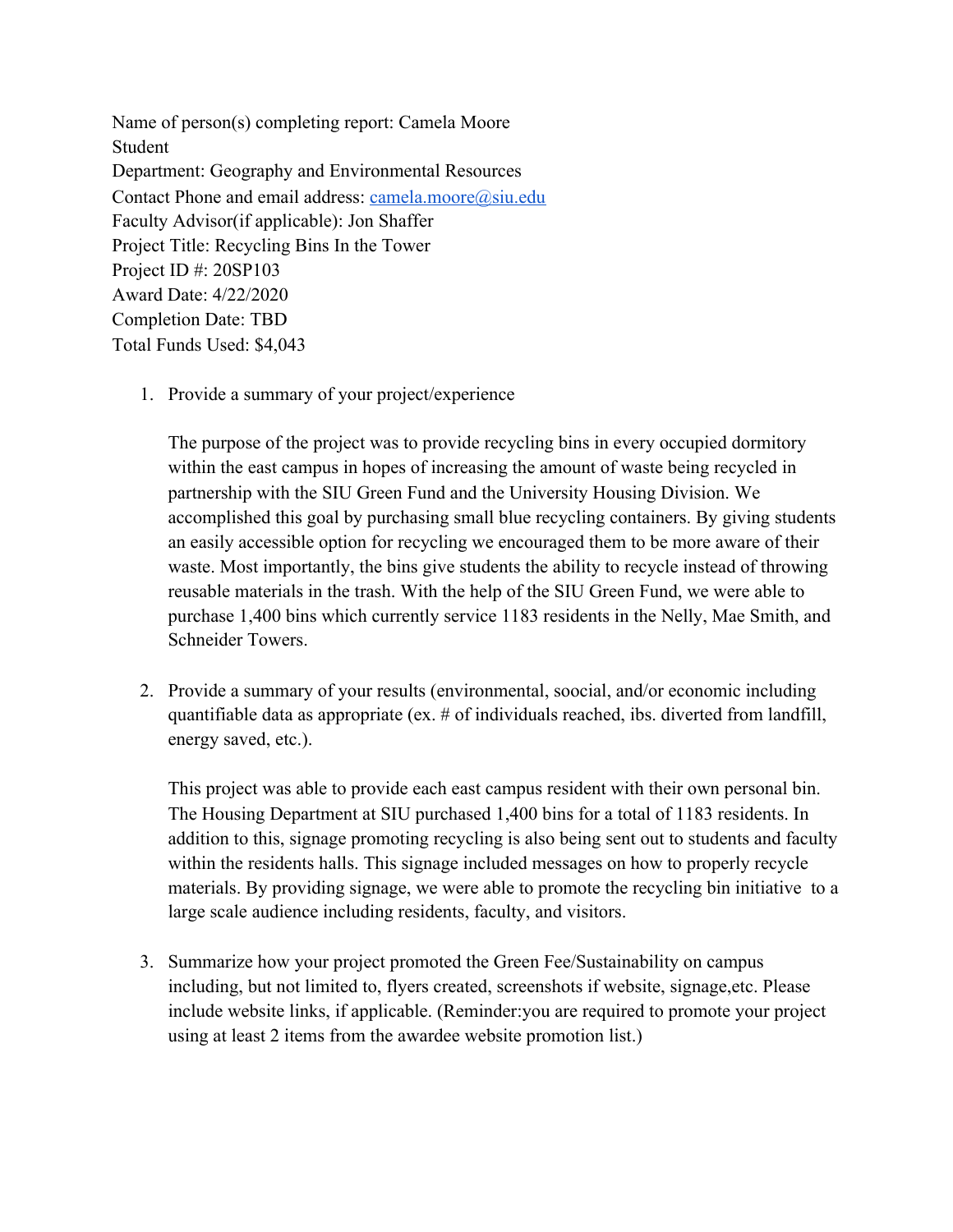My project was mainly promoted through flyers and signage. I created 3 flyers which focused on explaining the concept and the benefits of recycling. These flyers are going to be distributed on multiple social media platforms and will be physically present on campus. The signs posted on social media also featured Green Fund and SIUhashtags. In terms of content, the main flyer features information on what recycling is and the different materials that can be recycled. Another sign featured data on how much energy and resources could be saved when people recycle. By utilizing these measures to promote the project, I ensured the message reached as many people as possible and led to an overall increase in recycling in the Towers.

4. Provide evidence of how you used the Green Fund Marker in your project

I used the SIU Green Fund markers on the bottom corner of all the flyers produced. In addition to this, I used the sustainability hashtags in all the flyers I posted on social media.

5. Is there anything you would do differently if you were to do a similar project in the future? If so, please describe

I consider this project to be an immense success however I would love the opportunity to expand upon some things. I would have loved to put a small pamphlet/flyer in the bins when they were originally placed in the resident dorms. If given the opportunity again, I would design more flyers and promote more both in real life and on social media websites. Also, I would have liked to gather data on how much material was recycled both before and after the bins were placed in the towers. I feel as though this would allow for more concrete evidence on how effective my project was. One last thing is that I would have liked to expand this project to some of the other residential buildings on campus.

6. Provide as an attachment to the email (see email address below) a minimum of 5 digital images. A minimum of one of the five images should include a person. Images should be of high quality as possible and be attached in jpg format, if available. Images will be used to promote interest in sustainability projects on campus and may be used on our website and in other promotional material. These can be photos of the progress of the project or the completed project. Provide captions for photos here.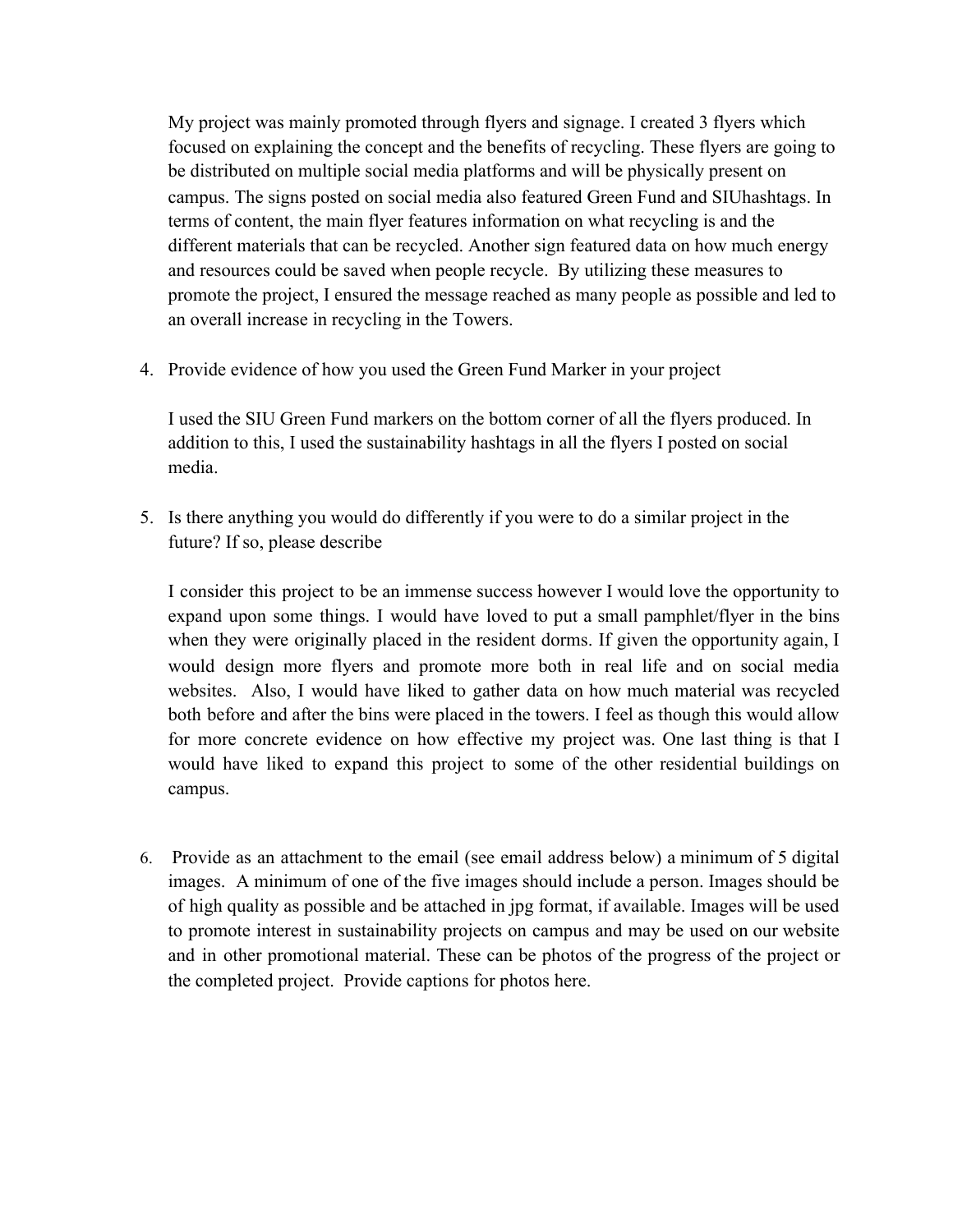

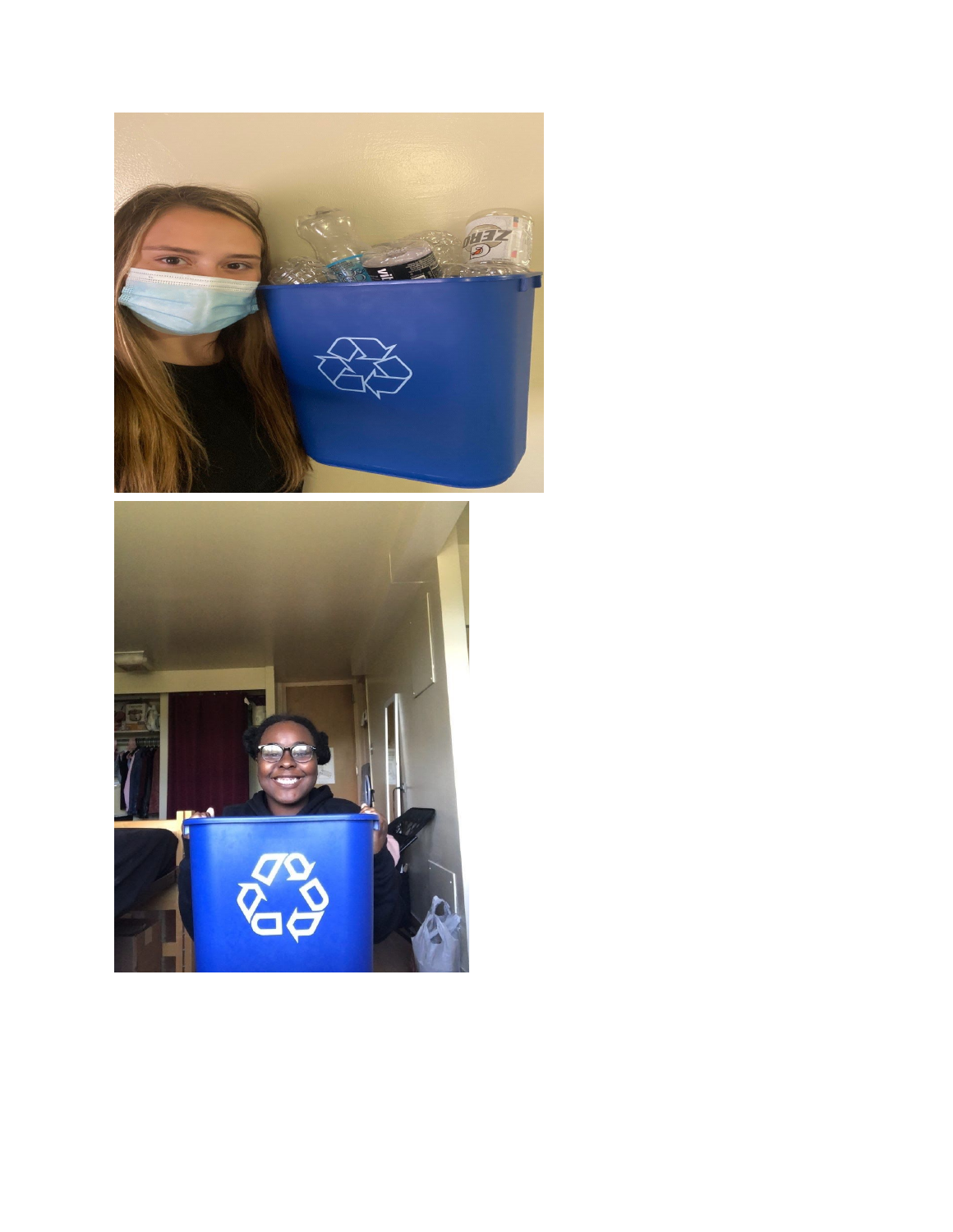

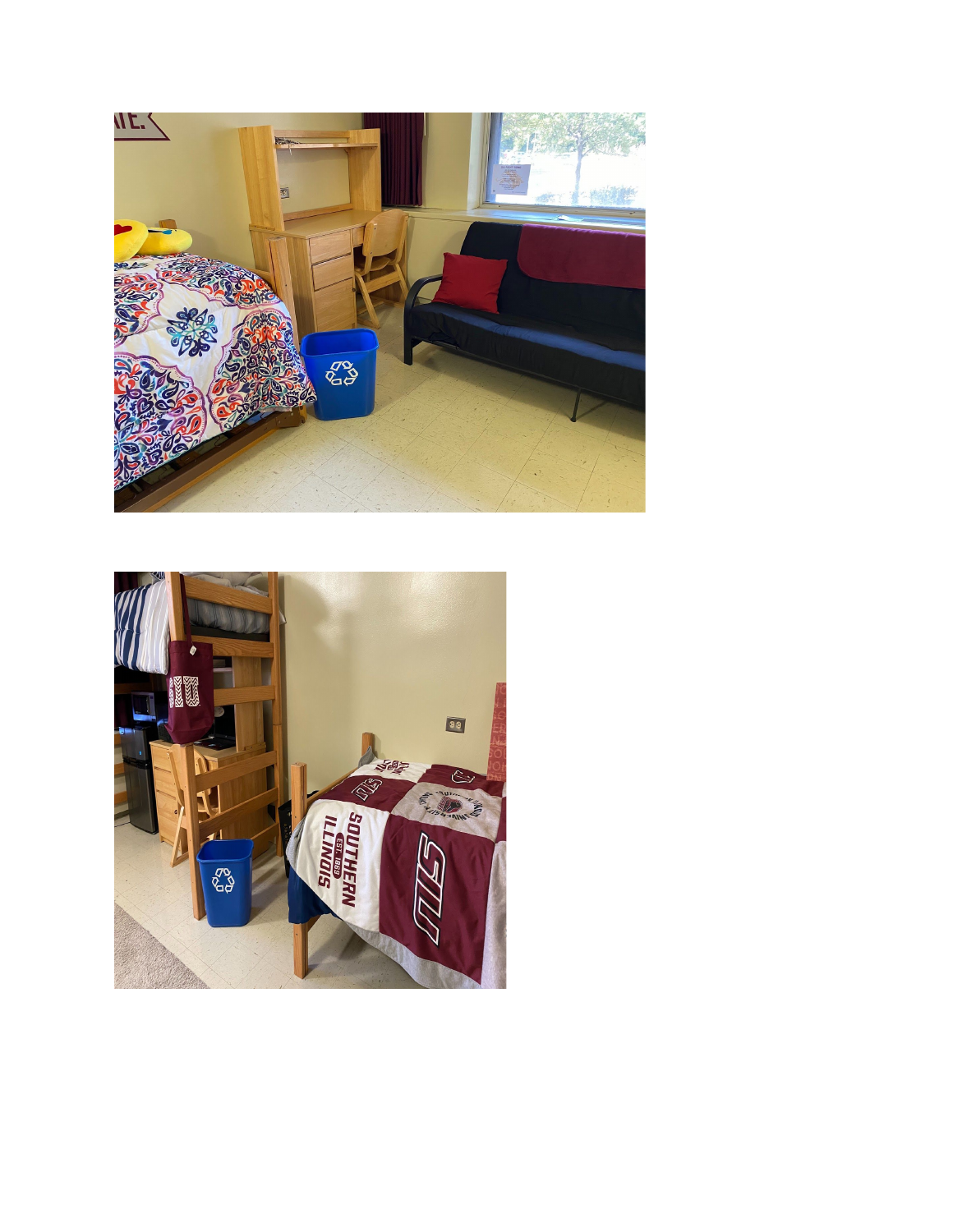

- 7. 1. In 2-5 sentences, describe what you learned from completing the Green Fund grant process. Include a detailed response (Do not simply respond "yes" or "no.") to at least one of the following questions to help us understand how this project has impacted your overall university experience.
	- a. · Do you have a different understanding of sustainability now than you did at the beginning of the process?
	- b. · Did you apply knowledge or skills learned from courses at SIU?
	- c. · Did the completion of the Green Fund grant process help to prepare you for your future career opportunities?